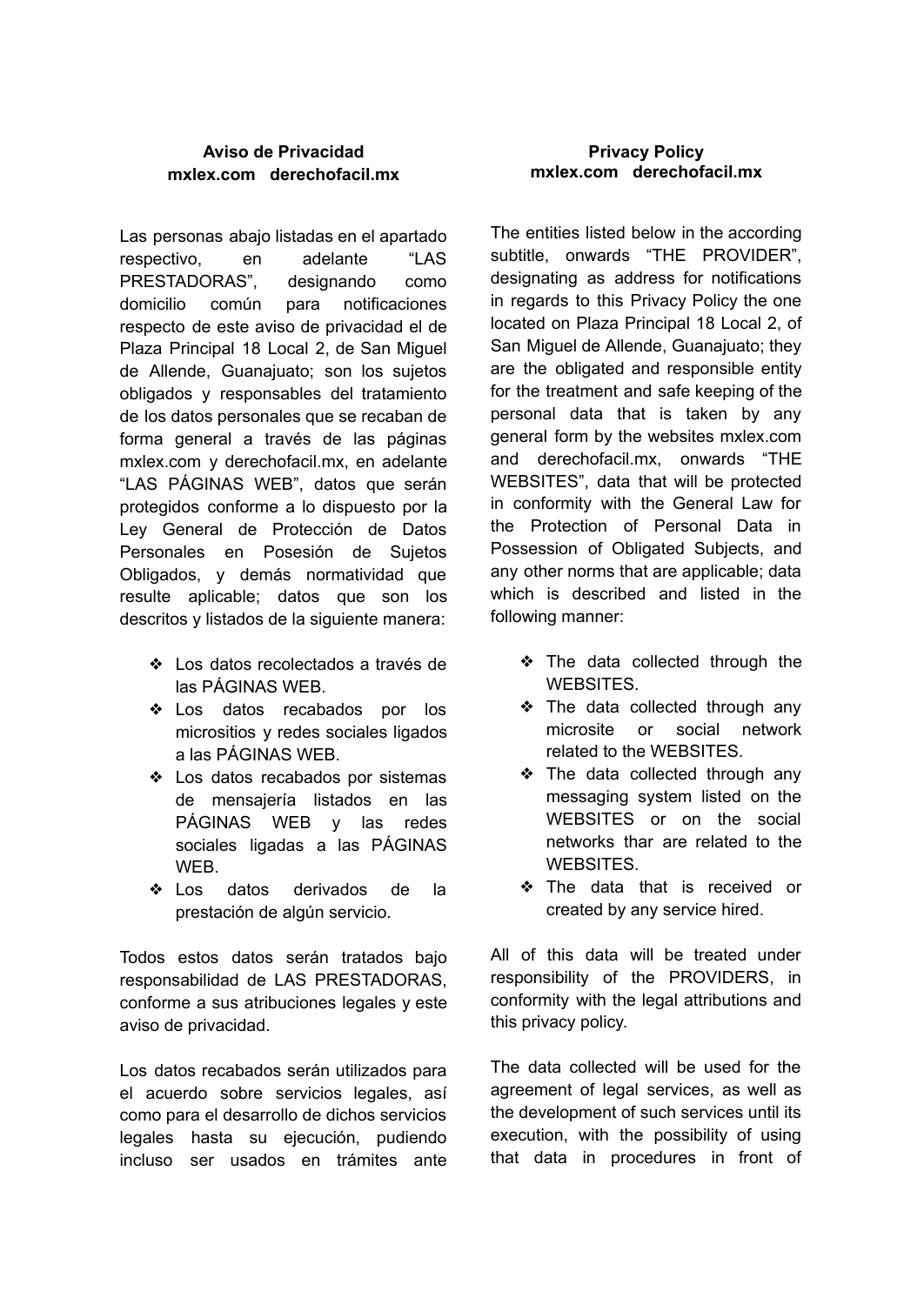autoridades cuando los servicios contratados así lo requieran.

**LAS PRESTADORAS** son las siguientes:

- ❖ **RAÚL EUGENIO RAMÍREZ RIBA**
- ❖ **MARÍA EUGENIA RIBA NAVA ESPARZA**
- ❖ **PATRICIA CANO SOLIS**
- ❖ **JOSÉ GARCÍA BELTRÁN**
- ❖ **GILBERTO GÓMEZ HURTADO**
- ❖ **RAMIREZ, RIBA & ASOCIADOS S. DE R.L. DE C.V.**
- ❖ **PRIMERA GOTA DE ROCÍO DE LA MAÑANA A.C.**

#### **Uso de Cookies**

Las PÁGINAS WEB y LAS PRESTADORAS pueden utilizar cookies para ayudar a obtener información que permita mejorar la experiencia de usuario y brindar un mejor servicio. En cualquier momento, dichas cookies pueden ser eliminadas por el usuario accediendo a las preferencias de configuración del navegador en uso.

### **Fundamento legal para llevar a cabo el tratamiento**

LAS PRESTADORAS tratan los datos personales antes señalados con fundamento en los artículos 6° Base A y 16 segundo párrafo de la Constitución Política de los Estados Unidos Mexicanos; 3°, fracción XXXIII, 4°, 16, 17º y 18º de la Ley General de Protección de Datos Personales en Posesión de Sujetos Obligados.

# **Mecanismo para ejercer sus derechos de acceso, rectificación, cancelación u oposición de sus datos personales (ARCO)**

El titular de los datos podrá ejercer sus derechos ARCO personalmente ante LAS PRESTADORAS en el domicilio señalado supralíneas o también a través de los authorities when the hired services require it.

**THE PROVIDERS** are the following:

- ❖ **RAÚL EUGENIO RAMÍREZ RIBA**
- ❖ **MARÍA EUGENIA RIBA NAVA ESPARZA**
- ❖ **PATRICIA CANO SOLIS**
- ❖ **JOSÉ GARCÍA BELTRÁN**
- ❖ **GILBERTO GÓMEZ HURTADO**
- ❖ **RAMIREZ, RIBA & ASOCIADOS S. DE R.L. DE C.V.**
- ❖ **PRIMERA GOTA DE ROCÍO DE LA MAÑANA A.C.**

### **Use of Cookies**

The WEBSITES and THE PROVIDERS can use cookies to help obtain information that allows to make the user experience better, as well as provide a better service. In any moment, such cookies can be deleted by the user entering into the configuration of the user's web navigator.

## **Legal basis related to the treatment of the data.**

The Providers will treat the personal data referenced above in accordance to articles 6º Base A and 16 of the Political Constitution of Mexico; articles 3º fraction XXXIII, 4º, 16º, 17º and 18º of the General Law or the Protection of Personal Data in Possession of Obligated Subjects.

# **System to exercise the rights of access, rectification, cancelation and opposition to their personal data (ARCO)**

The owner of the data can excersize the ARCO rights personally through THE